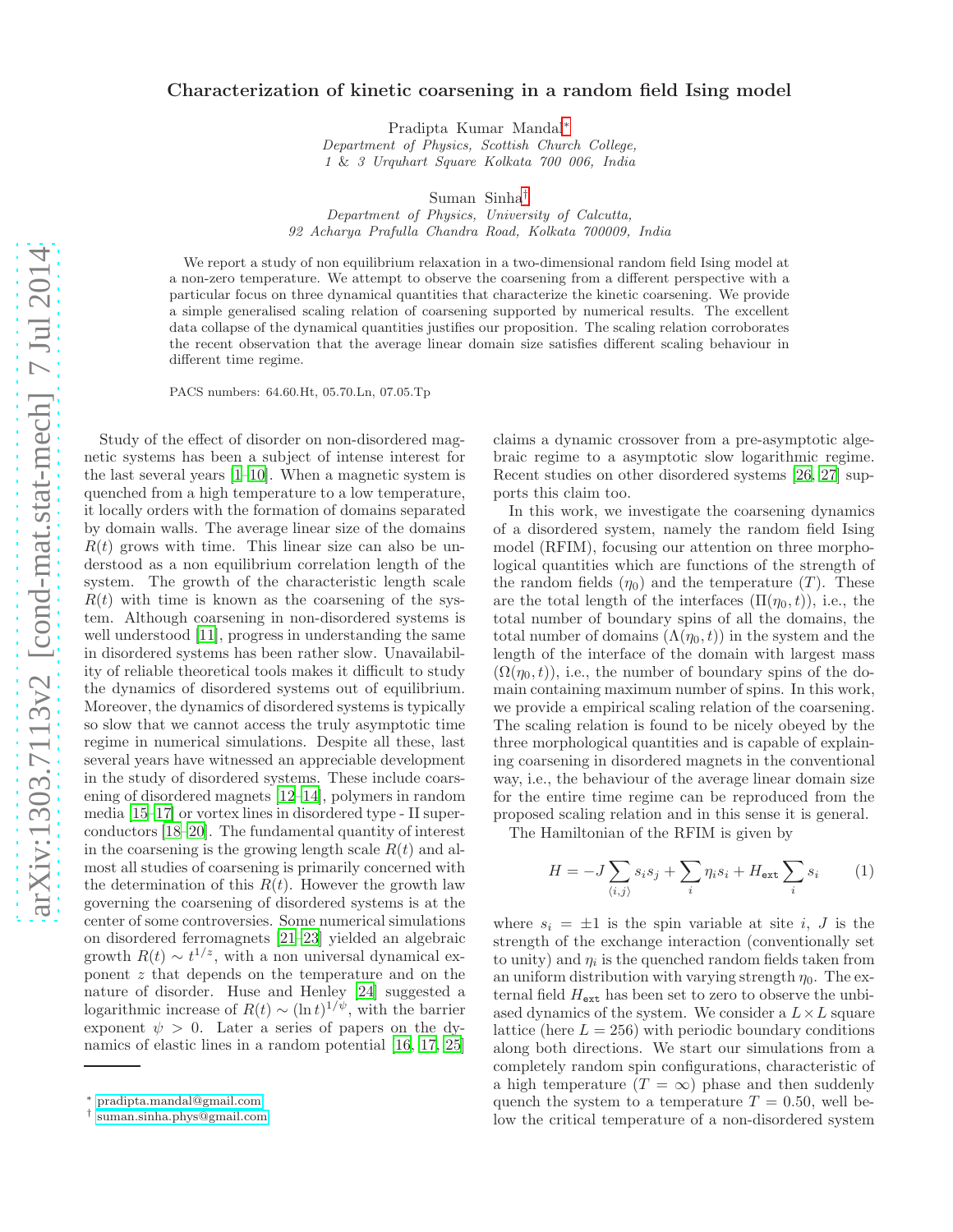(Ising model) and then observe the time evolution of the system. The single spin flip Metropolis algorithm [\[28](#page-4-16)] is used to simulate the system. Here an unit of time (ie, a time step) refers to one Monte Carlo (MC) step and one MC step is taken to be completed (ie,  $t = 1$ ) when the number of attempted single spin moves equals the total number of spins in the system. The number of domains with their sizes are determined by the Hoshen-Kopelman algorithm [\[31\]](#page-4-17). All the quantities are averaged over 50 independent simulations to get a precise estimate. The quantities are normalized with respect to the total number of spins  $(L^2)$  of the system. The temperature is taken sufficiently low to reduce the thermal fluctuations.

The relevance of domain wall roughening due to temperature in comparison to that due to random fields is explained by Binder [\[29\]](#page-4-18). For low temperature, the length scale ( $\sim \exp(2J/K_BT)$ ) over which the thermal fluctuations is relevant is much higher than that  $({\sim (J/\eta_0)^2})$ due to random fields fluctuations. A critical temperature may be obtained from the comparison of the length scales beyond which the effect of the temperature and the random fields on the domain wall roughening are significant. The dynamics of the system at low temperature like  $T = 0.50$  will match that at  $T = 0$ . Later we show that the time evolution of the three quantities introduced earlier is governed by the minimization of the total energy for the domain formation. Thus as long as  $T$  is small, ground state  $(GS)$  can be approached gradually as  $t \to \infty$ . So after long time the final state is statistically the same as the ground state (GS), i.e., the overlap between the GS and the corresponding finite-T state is close to unity for  $T$  small. As a whole, coarsening proceeds through a compromise between the strength of the exchange interaction and the random fields with the thermal fluctuations serving only to renormalize the strengths of these couplings [\[30\]](#page-4-19).

We begin our analysis with the idea put forward by Imry and Ma [\[1\]](#page-4-0). They argued that if one reverses the spins within a domain of linear size  $R$ , the energy cost  $E_{\text{ex}}$  is proportional to the domain wall area, i.e.,  $E_{\text{ex}} \propto$  $JR^{d-1}$  where d is the spatial dimension. This energy increase has to be compared with the energy gain from the interaction with the random fields. The central limit theorem tells that the mean square random field energy  $E_{\text{RF}}^2$  inside a region of volume  $R^d$  is ~  $\eta_0^2 R^d$ . The total energy involved in the creation of a domain of linear size R is therefore

<span id="page-1-0"></span>
$$
E(R) \approx J R^{d-1} - \eta_0 R^{d/2} \tag{2}
$$

The first term of Eq. [\(2\)](#page-1-0) represents the contribution due to the boundary of the domain with linear size  $R(t)$ . The second term represents the contribution due to the fluctuations of the random fields in the bulk of the domain of linear size  $R(t)$ . On the basis of the above argument, Imry and Ma concluded that the lower critical dimensionality (LCD) of the RFIM is two. This argument is based on domains having flat interfaces. The question arises if this argument would hold even in presence of rough inter-

faces with fluctuating curvature. To address this concern, Binder [\[29](#page-4-18)] reformulated the problem in terms of the interfaces and had shown that the interface roughness is negligible if  $d > 2$ , confirming that the LCD of RFIM is two. However, Binder shows that the domain wall energy has a logarithmic correction, which introduces a break up length scale '  $L_b \sim \exp(A[J/\eta_0]^2)$  below which Imry-Ma argument is valid. Well defined interfaces of domains are meaningful for length scales less than  $L_b$ . The system size considered here is below the  $L_b$  and therefore it makes sense to consider Eq. [\(2\)](#page-1-0) as the starting point of our analysis, although Eq. [\(2\)](#page-1-0) disregards the logarithmic correction. Taking a cue from Eq. [\(2\)](#page-1-0), the surface energy of all the domains  $E_{ex}^{\mathbf{t}} \sim J\Pi(n_0, t)$  and the mean square bulk energy contained in all the domains of the system due to random fields  $E_{\text{RF}}^{\text{t-2}} \sim \frac{\eta_0^2 L^d}{\Lambda(\eta_0 t)}$  $\frac{\eta_0 L}{\Lambda(\eta_0,t)}$ , as the density of domains is inversely related to their characteristic volume. Thus the energy density  $(\epsilon = E^t/L^d)$  involved in the creation of all the domains in the system is given by

<span id="page-1-2"></span>
$$
\epsilon(\eta_0, t) \approx \frac{J\Pi(\eta_0, t)}{L^d} - \frac{\eta_0}{\Lambda(\eta_0, t)^{1/2}}\tag{3}
$$

As  $L \to \infty$ , the surface energy contribution vanishes. This is true for any growing volume. For finite system size, the contribution from the surface energy term cannot be neglected. So the variation of either  $\Pi(\eta_0, t)$  or  $\Lambda(\eta_0,t)^{1/2}$  with time will govern the coarsening of the system. The log-log plot of  $\Pi(\eta_0, t)$  and  $\Lambda(\eta_0, t)^{1/2}$  against time are shown in Fig. [1](#page-1-1) and [2](#page-2-0) respectively. It is



<span id="page-1-1"></span>FIG. 1. (Color online) The plot of the function  $\Pi(\eta_0, t)$ against time. The dotted lines are the best fits according to the scaling relation [\(7\)](#page-2-1).

evident from Eq. [\(3\)](#page-1-2) that the coarsening of the system energetically favours the minimization of the total length of the interfaces and also the decrease in the number of the domains. This is observed in Fig. [1](#page-1-1) and [2](#page-2-0) respectively. In view of the above discussions, we can redefine the coarsening as simply the minimization of  $\epsilon(\eta_0, t)$  and the kinetic coarsening will be characterized by the scaling behaviour of  $\Pi(\eta_0, t)$  and  $\Lambda(\eta_0, t)^{1/2}$ . As time flows,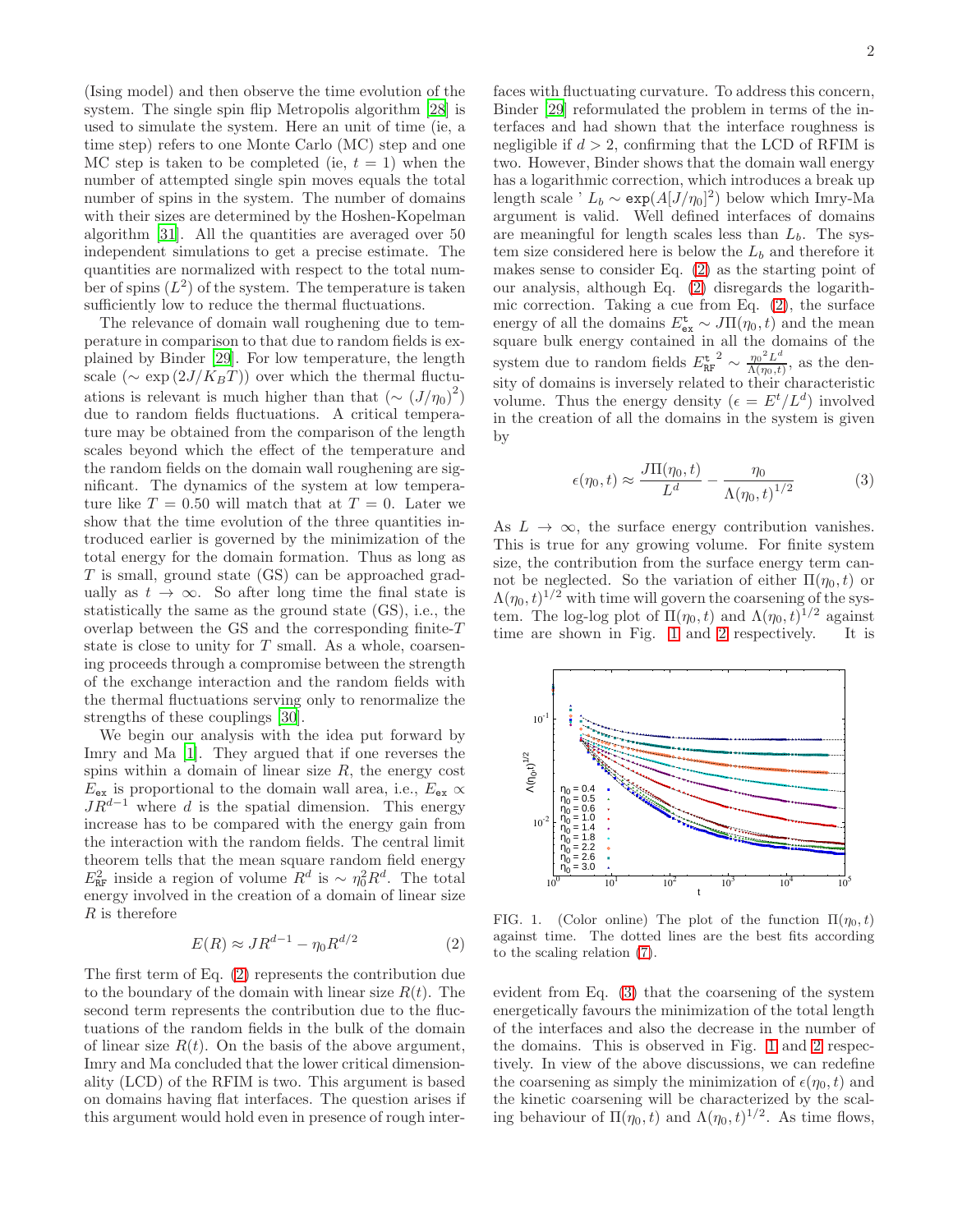

<span id="page-2-0"></span>FIG. 2. (Color online) The plot of the function  $\Lambda(\eta_0, t)^{1/2}$ against time. The dotted lines are the best fits according to the scaling relation [\(7\)](#page-2-1).

small domains coalesce to form relatively larger domains and from Eq. [\(2\)](#page-1-0), it is clear that a domain with a typical average size  $R$  should grow in such a way that the total length of all the interfaces of all the domains present in the system shrinks in order to minimize the energy of the system. The domain with largest mass should grow in the same fashion during its dynamical evolution. Therefore  $\Omega(\eta_0, t)$  is expected to exhibit similar behaviour as that of  $\Pi(\eta_0, t)$ . Log-log plot of  $\Omega(\eta_0, t)$  against time is shown in Fig. [3.](#page-2-2) In this context, Seppälä and Alava  $[32]$  showed that below a critical random field strength, the largest domain spans the system and the 2D RFIM shows a percolation transition. This was supported by some later studies [\[7,](#page-4-21) [33\]](#page-4-22). We also check that below a critical random field strength  $\eta_c$ , the largest cluster is a spanning one with a fractal dimension  $1.89 \pm 0.02$ . Above  $\eta_c$ , the largest cluster is finite. The value of  $\eta_c$  of course depends on temperature. In a recent article [\[34\]](#page-4-23) we also reported that below a critical random field strength, the 2D RFIM exhibits long range order (LRO). We now provide the



<span id="page-2-2"></span>FIG. 3. (Color online) Plot of  $\Omega(\eta_0, t)$  against time along with the best fits according to [\(7\)](#page-2-1).

theory of kinetic coarsening. In general, we denote by

 $\Psi(\eta_0, t)$  the three quantities. A careful observation of the graphs suggests that the initial and asymptotic behaviour of the generalized function  $\Psi(\eta_0, t)$  is given by

<span id="page-2-3"></span>
$$
\Psi(\eta_0, t) \to \Psi_0 \text{ (constant)}, \text{ as } t \to 1
$$
  
and 
$$
\Psi(\eta_0, t) \to \Psi_0 e^{-1/\nu(\eta_0)}, \nu(\eta_0) > 0, \text{ as } t \to \infty/4
$$

where  $\nu(\eta_0)$  is a disorder-dependent scaling exponent. The decay rate of the function  $\Psi(\eta_0, t)$  at any time step for a fixed  $\eta_0$  should depend on the following factors: first, on the value of the function itself at this time step. Secondly, from the nature of the variation of the functions, it is evident that the rate of decay of the function  $\Psi(\eta_0, t)$  also depends on the particular time step. As the time flows, the rate of decay of  $\Psi(\eta_0, t)$  slows down and this dependence is taken as a power law decay. In addition to these factors, another  $\eta_0$ -dependent parameter should be there for controlling the decay rate of  $\Psi(\eta_0, t)$ . This parameter considers the wandering of the interfaces in presence of the random fields. Thus the decay rate of  $\Psi(\eta_0, t)$  is given by

$$
\frac{d\Psi}{dt} \sim -a(\eta_0)\Psi t^{-\mu(\eta_0)}, \quad \mu(\eta_0) > 0 \tag{5}
$$

 $a(\eta_0)$  is a disorder-dependent parameter. Integrating,

$$
\Psi(\eta_0, t) = \Psi_0 \exp\left[\frac{t^{-(\mu(\eta_0) - 1)}}{\nu(\eta_0)} + k(\eta_0)\right]
$$
(6)

where  $k(\eta_0)$  is a constant of integration and  $\nu(\eta_0)$  =  $\mu(\eta_0)$ −1  $\frac{(\eta_0)-1}{a(\eta_0)}$ . Now from [\(4\)](#page-2-3) as  $t \to 1$ ,  $\Psi(\eta_0, t) \to \Psi_0$  which gives  $k(\eta_0) = -1/\nu(\eta_0)$  and as  $t \to \infty$ ,  $\Psi(\eta_0, t) \to$  $\Psi_0 e^{-1/\nu(\eta_0)}$  which gives  $\mu(\eta_0) > 1$ . Thus the functional form of  $\Psi(\eta_0, t)$  is given by

<span id="page-2-1"></span>
$$
\Psi(\eta_0, t) = \Psi_0 \exp\left[-\frac{1 - t^{-\rho(\eta_0)}}{\nu(\eta_0)}\right] \tag{7}
$$

where  $\rho(\eta_0) = \mu(\eta_0) - 1 > 0$ . The scaling behaviour [\(7\)](#page-2-1) of the functions characterizing the kinetic coarsening shows an universal nature with two disorderdependent exponents  $\rho(\eta_0)$  and  $\nu(\eta_0)$ . The validity of the the scaling relation [\(7\)](#page-2-1) can be confirmed from the plots of the data collapse of the functions  $\Pi(\eta_0, t)$ ,  $\Lambda(\eta_0,t)^{1/2}$  and  $\Omega(\eta_0,t)$  with the corresponding exponents  $(\rho_{\Pi}, \nu_{\Pi}), (\rho_{\Lambda}, \nu_{\Lambda})$  and  $(\rho_{\Omega}, \nu_{\Omega})$  [\[35\]](#page-4-24). The plots are shown in Fig. [4,](#page-3-0) [5](#page-3-1) and [6](#page-3-2) respectively. From scaling relation [\(7\)](#page-2-1) the initial time behaviour of  $\Psi(\eta_0, t)$  is given by

$$
\Psi(\eta_0, t) = \Psi_0 t^{-\rho(\eta_0)/\nu(\eta_0)}
$$
 for  $t \ll \exp(1/\rho)$  (8)

Thus the function  $\Psi(\eta_0, t)$  shows a power law decay with the exponent  $\frac{\rho(\eta_0)}{\nu(\eta_0)}$  till the characteristic time scale  $t_{\times} \sim e^{1/\rho(\eta_0)}$ . This initial linear behaviour in log-scale is observed from Fig[.1,](#page-1-1) [2](#page-2-0) and [3](#page-2-2) respectively. It is observed from the insets of the Fig. [4,](#page-3-0) [5](#page-3-1) and [6](#page-3-2) ,where the variation of  $\rho(\eta_0)$  and  $\nu(\eta_0)$  against  $\eta_0$  is shown, that as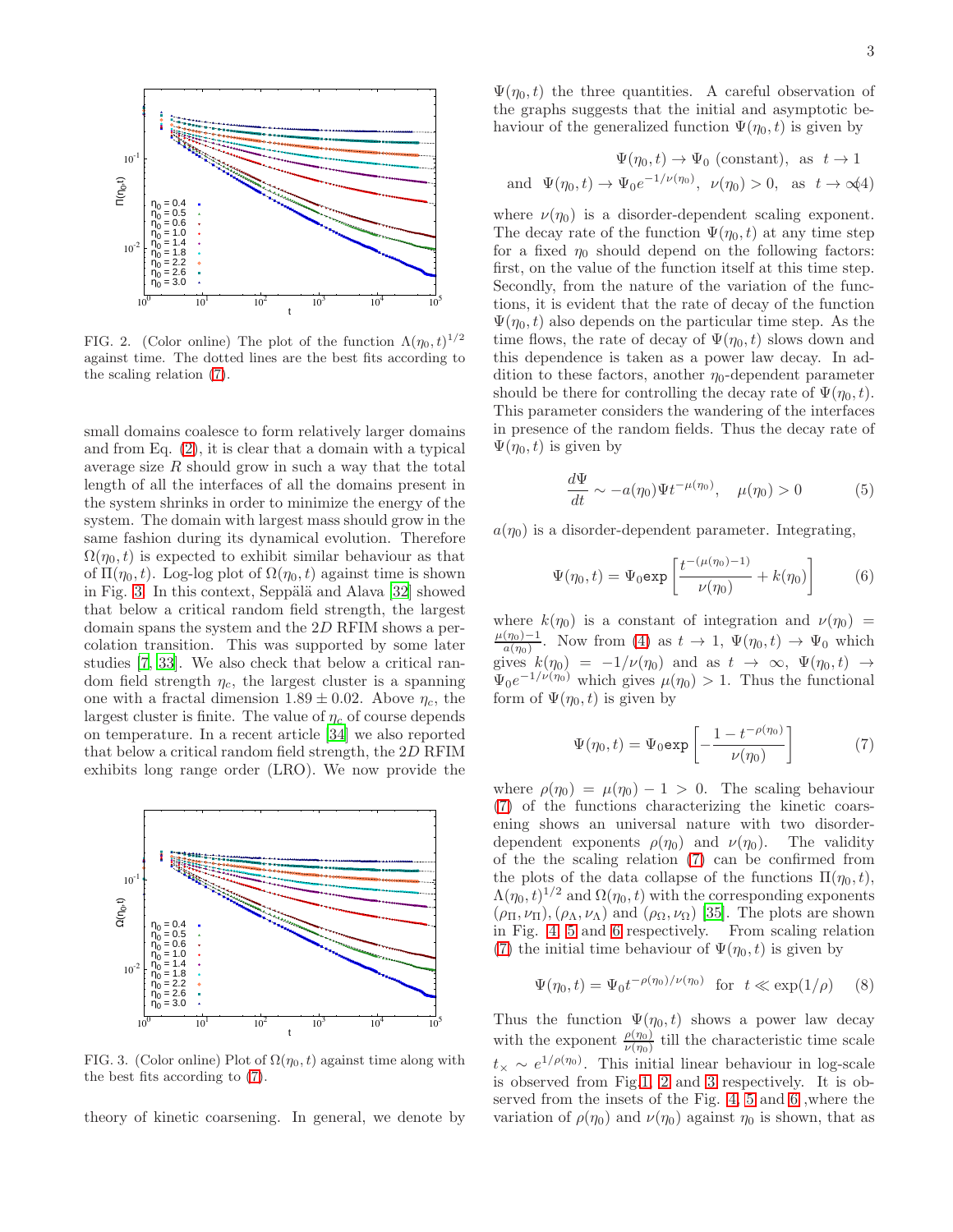

<span id="page-3-0"></span>FIG. 4. (Color online) Plot of the data collapse of the function  $\Pi(\eta_0, t)$ . The inset shows the variation of  $ρ_\Pi(\eta_0)$  and  $ν_\Pi(\eta_0)$ against  $\eta_0$ .



<span id="page-3-1"></span>FIG. 5. (Color online) Plot of the data collapse of the function  $\Lambda(\eta_0, t)^{1/2}$ . The inset shows the variation of  $\rho_{\Lambda}(\eta_0)$  and  $\nu_{\Lambda}(\eta_0)$ against  $\eta_0$ .



<span id="page-3-2"></span>FIG. 6. (Color online) Plot of the data collapse of the function  $\Omega(\eta_0, t)$ . The inset shows the variation of  $\rho(\eta_0)$  and  $\nu(\eta_0)$ against  $\eta_0$ .

 $\eta_0 \to 0$ ,  $\rho(\eta_0) \to 0$  and  $\nu(\eta_0) \to 0$  with  $\frac{\rho}{\nu}$  finite, which implies that the power law decay continues for longer time as  $\eta_0 \to 0$ . This behaviour is quite expected because

$$
R(\eta_0, t)^d \sim \frac{L^d}{\Lambda(\eta_0, t)}
$$
  
 
$$
R(\eta_0, t) \sim \Lambda(\eta_0, t)^{-1/2} \quad \text{for } d = 2
$$
 (9)

From simple calculations, the initial time, late time and the asymptotic nature of  $R(\eta_0, t)$  are obtained as

<span id="page-3-3"></span>
$$
R(\eta_0, t) \sim t^{\rho_\Lambda/\nu_\Lambda} \text{ for } t \ll e^{1/\rho_\Lambda}
$$
  
  $\sim (\ln t)^{1/\nu_\Lambda} \text{ for } e^{1/\rho_\Lambda} \ll t \ll \infty$  (10)  
  $\sim e^{1/\nu_\Lambda} \text{ for } t \to \infty$ 

We interpret the ratio  $\frac{\nu_{\Lambda}(\eta_0)}{\rho_{\Lambda}(\eta_0)}$  as the non universal dynamic exponent  $z(\eta_0)$  corresponding to the early time power law growth of  $R(\eta_0, t)$ . Also, the barrier exponent for the late time regime is interpreted as  $\nu_{\Lambda}(\eta_0)$ . Thus the scaling relation [\(7\)](#page-2-1) successfully reproduces the recent claims [\[9](#page-4-25), [16,](#page-4-12) [17](#page-4-6), [25\]](#page-4-13) that the growing length scale  $R(\eta_0, t)$  shows a dynamic crossover from a pre-asymptotic algebraic growth to asymptotic slow logarithmic growth. Another essential feature corresponding to the growth of  $R(\eta_0, t)$  is contained in the proposed scaling law. At  $t \to \infty$ , the value of  $R(\eta_0, t)$  approaches to  $e^{1/\nu_{\Lambda}(\eta_0)}$ . This avoids the asymptotic divergence of  $R(\eta_0, t)$ . Thus, the behaviour of the average linear domain size  $R(\eta_0, t)$  in the entire time regime can physically be explained with the help of the scaling relation [\(7\)](#page-2-1). In view of the above discussion,  $\nu(\eta_0)$  is interpreted as follows. The scaling relation [\(7\)](#page-2-1) shows that as  $\nu(\eta_0) \to 0$ ,  $\Psi(\eta_0, t) \to 0$  for  $t \to \infty$ . It means that the pinning interaction starts dominating as  $\nu(\eta_0)$  increases. Thus,  $\nu(\eta_0)$  is responsible for the stiffness of the domain wall. This is also obvious from the late time dynamics of  $R(\eta_0, t)$  which is governed by the exponent  $\nu(\eta_0)$  only (see Eq.[\(10\)](#page-3-3)). The domain wall would become stiffer with the increase of  $\nu(\eta_0)$  As  $t \to 1$ ,  $\Psi(\eta_0, t)$  reaches a fixed value  $\Psi_0$ , independent of  $\eta_0$ . It is to be noted that the scaling relation [\(7\)](#page-2-1) suggests that as  $t \to \infty$ ,  $\Psi(\eta_0, t)/\Psi_0 = \exp(-1/\nu)$ . So at  $t \to \infty$ , the number of domains relative to their initial value converges to a well-defined value and the ratio is a measure of the entropy of the system [\[1\]](#page-4-0). Thus if the ratio is known, the value of  $\nu(\eta_0)$  can be determined and from the insets of Fig. [4,](#page-3-0) [5](#page-3-1) and [6,](#page-3-2) the value of  $\eta_0$  may be found corresponding to a particular  $\nu(\eta_0)$ . Therefore the infinite time limit of the scaling relation converges to a well-defined thermodynamic quantity that would fix the value of  $\eta_0$ .

We end this article with a few comments. Although we present results for a particular temperature and for a particular system size, we check that the same scaling relation holds good for other temperatures and other